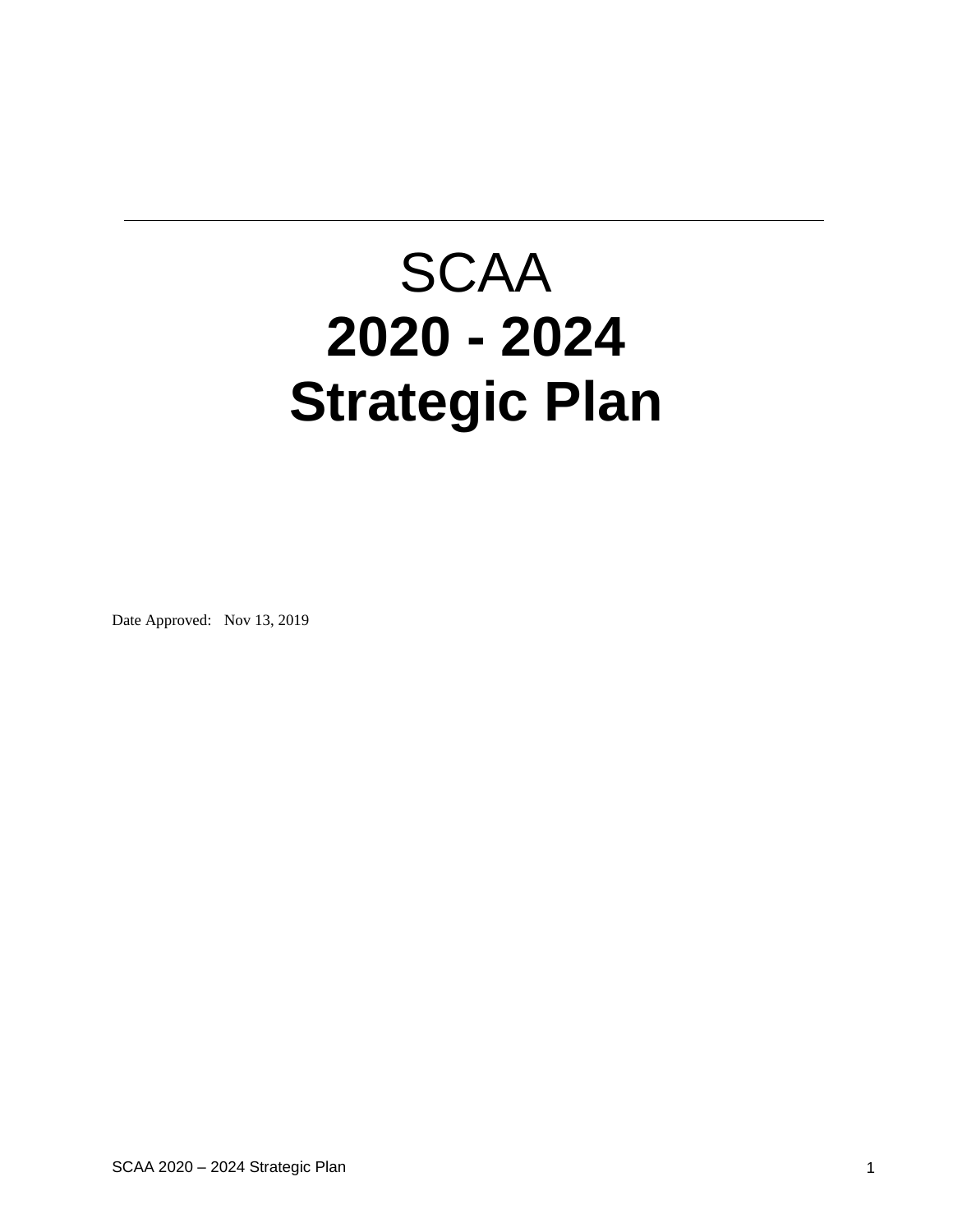## **SCAA 2020-2024 Strategic Plan**

#### **Mission**

The SCAA promotes Saskatchewan's documentary heritage through leadership, support and education of archives and archivists

#### **Vision**

By 2030, SCAA will be recognized and appreciated by our members and the public as a key heritage organization in Saskatchewan.

#### **Values**

- SCAA embraces diversity as a key value of our organization and across our membership
- SCAA is flexible and responsive to members in terms of changing demographics and technology
- SCAA offers a platform and venue for connecting, collaboration, and participation for our members, heritage interested individuals and institutions, and related organizations

### **Goals:**

- 1. Refine governance systems
- 2. Improve programs and services
- 3. Expand human and financial resources
- 4. Enhance communication with members
- 5. Increase awareness of value and use of archives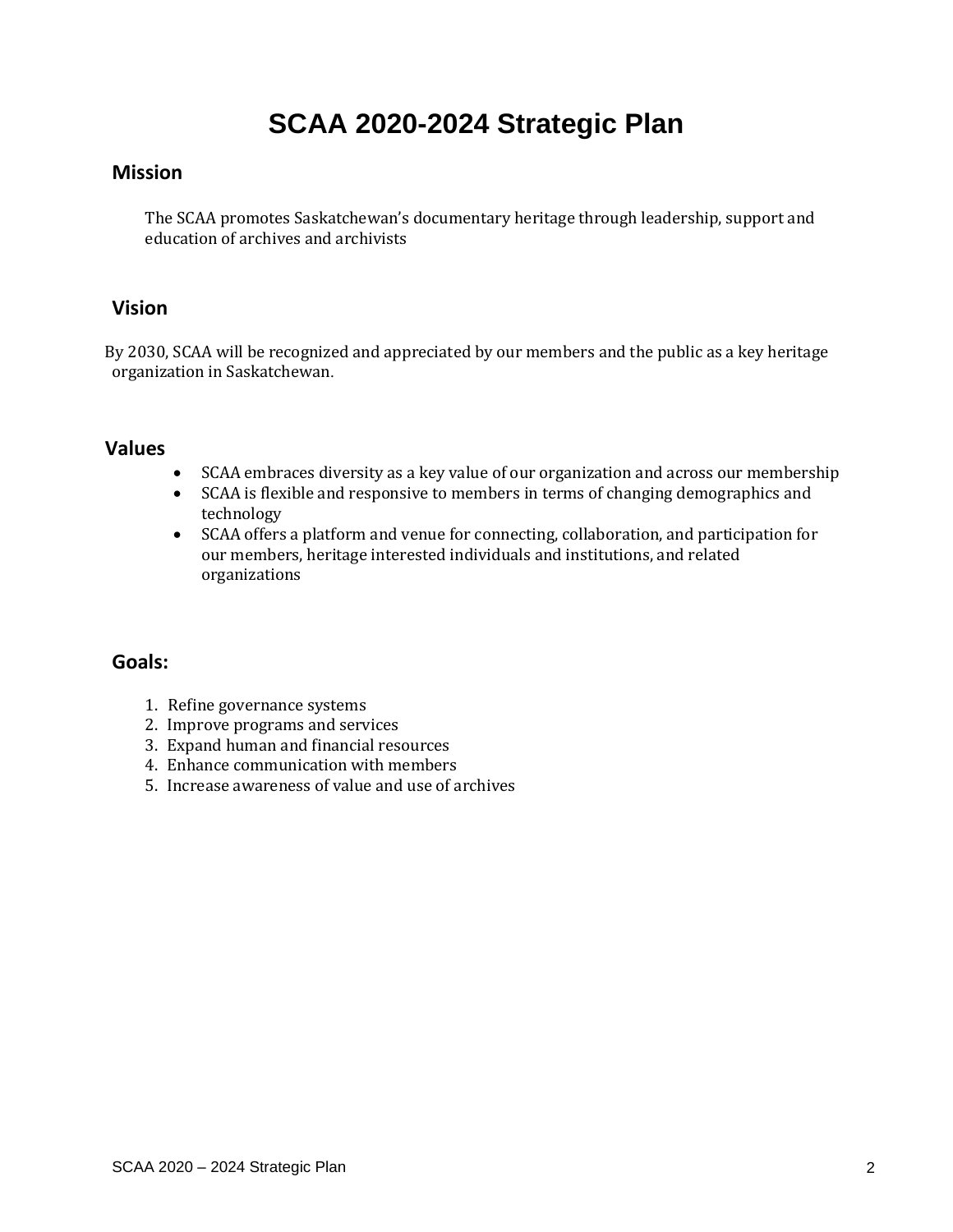## **SCAA 2020-2024 Strategic Plan**

| Goal 1:                        |                                                                                                                      | Refine governance systems                             |                                                                                          |                                                                                                                 |                                     |                                     |                                                              |                  |  |  |  |
|--------------------------------|----------------------------------------------------------------------------------------------------------------------|-------------------------------------------------------|------------------------------------------------------------------------------------------|-----------------------------------------------------------------------------------------------------------------|-------------------------------------|-------------------------------------|--------------------------------------------------------------|------------------|--|--|--|
| <b>Objectives</b>              | <b>Measures</b>                                                                                                      | <b>Targets</b>                                        | 2020-21<br><b>Activity</b>                                                               | 2021-22<br><b>Activity</b>                                                                                      | 2022-23<br><b>Activity</b>          | 2023-24<br><b>Activity</b>          | <b>Assignee</b>                                              | <b>Resources</b> |  |  |  |
| Finish governance<br>revisions | Board<br>evaluation                                                                                                  | Satisfactory<br>rating from<br>Board                  | begin committee<br>function and<br>reporting<br>review; complete<br>governance<br>review | Remaining<br>policies and<br>functions<br>reviewed<br>Complete<br>committee<br>function and<br>reporting review | Evaluate and<br>modify as<br>needed | Continue<br>monitoring<br>policies  | Governance<br>Committee.<br>Executive<br>Director            | Ø                |  |  |  |
| More diversity on<br>board     | Add greater<br>number of<br>Board or<br>committee<br>members from<br>groups<br>traditionally<br>under<br>represented | Increase in<br>representation<br>from these<br>groups | Identify<br>underrepresented<br>groups to target<br>for recruitment                      | Contact to<br>put names<br>forward                                                                              | Evaluate and<br>modify as<br>needed | Evaluate and<br>modify as<br>needed | Nomination<br>Committee<br>and Diversity<br>Working<br>Group | Ø                |  |  |  |
| Formalize staff<br>feedback    | Receive staff<br>feedback                                                                                            | Positive staff<br>feedback and<br>retaining staff     | Research effective Implement<br>way to get<br>feedback                                   |                                                                                                                 | Reflect and<br>revise               | Implement                           | Governance<br>Committee<br>(or Board)                        | Ø                |  |  |  |

| Goal 2:                                      | Improve programs and services                                  |                               |                                |                                                                          |                                                         |                                                            |                         |                       |  |  |
|----------------------------------------------|----------------------------------------------------------------|-------------------------------|--------------------------------|--------------------------------------------------------------------------|---------------------------------------------------------|------------------------------------------------------------|-------------------------|-----------------------|--|--|
| <b>Objectives</b>                            | <b>Measures</b>                                                | <b>Targets</b>                | 2020-21<br><b>Activity</b>     | 2021-22<br><b>Activity</b>                                               | 2022-23<br><b>Activity</b>                              | 2023-24<br><b>Activity</b>                                 | <b>Assignee</b>         | <b>Resources</b>      |  |  |
| Continue current<br>programs                 | Member<br>satisfaction<br>survey                               | 80% rating                    | Create and<br>conduct survey   | Continue as<br>needed                                                    | Continue as<br>needed                                   | Continue as<br>needed                                      | Committees<br>and staff | Budget<br>allocations |  |  |
| Evaluate current<br>programs and<br>services | $100\%$ of<br>programs and<br>services<br>evaluated by<br>2024 | 75%<br>satisfaction<br>rating | Develop<br>evaluation criteria | Select<br>$program(s)$ to<br>evaluate<br>Evaluate 20% of<br>programs and | Changes as<br>necessary<br>Evaluate 40% of<br>remaining | Changes as<br>necessary<br>Evaluate<br>remaining $40\%$ of | Committees<br>and staff |                       |  |  |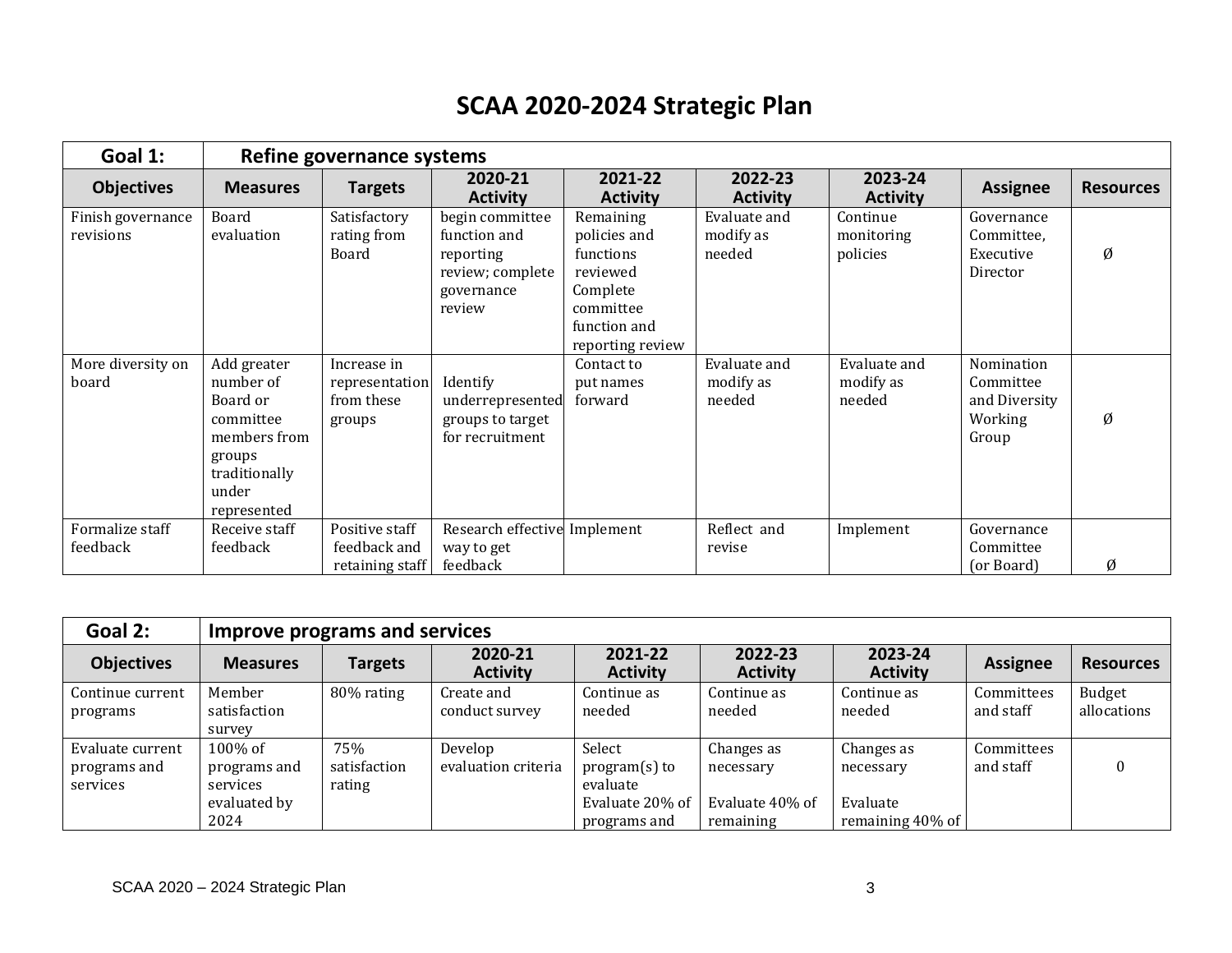|                                                                                 |                                                                                                                                                                                                                     |                                                                                                                          |                                                                                                                                          | services                                                      | programs and<br>services                                                              | programs and<br>services |                                                       |                                                    |
|---------------------------------------------------------------------------------|---------------------------------------------------------------------------------------------------------------------------------------------------------------------------------------------------------------------|--------------------------------------------------------------------------------------------------------------------------|------------------------------------------------------------------------------------------------------------------------------------------|---------------------------------------------------------------|---------------------------------------------------------------------------------------|--------------------------|-------------------------------------------------------|----------------------------------------------------|
| Create new<br>programs                                                          | Membership<br>needs survey                                                                                                                                                                                          | Identify<br>target                                                                                                       | Membership<br>survey conducted                                                                                                           | Pilot Project<br>Planned                                      | New Program<br>Piloted                                                                | Evaluate and<br>Modify   | Board and<br>staff                                    | Budget<br>allocation                               |
| Improve<br>participation of<br>diverse and under-<br>represented<br>communities | The number of<br>diverse<br>individuals/orga<br>nizations based<br>on self-<br>identification on<br>SCAA program<br>and services<br>surveys. Planned profession<br>conversation<br>with identified<br>organizations | Increase<br>participation<br>of diverse<br>groups to be<br>more<br>reflective of<br>the makeup<br>of our<br>and province | Membership<br>survey<br>Add self-<br>2.<br>identification to<br>all participant<br>feedback tools<br>2. Identify target<br>organizations | <b>Begin</b><br>conversations<br>with target<br>organizations | Review results of<br>promotion;<br>continue<br>encouraging<br>target<br>organizaitons | Re-evaluate              | Diversity<br>group<br><b>Nominations</b><br>Committee | Budget<br>Allocation<br>for<br>committee<br>travel |

| Goal 3:                                 | <b>Expand human and financial resources</b> |                                                  |                                                                                                     |                                                                                                                                      |                            |                                               |                                                                  |                                                          |  |  |
|-----------------------------------------|---------------------------------------------|--------------------------------------------------|-----------------------------------------------------------------------------------------------------|--------------------------------------------------------------------------------------------------------------------------------------|----------------------------|-----------------------------------------------|------------------------------------------------------------------|----------------------------------------------------------|--|--|
| <b>Objectives</b>                       | <b>Measures</b>                             | <b>Targets</b>                                   | 2020-21<br><b>Activity</b>                                                                          | 2021-22<br><b>Activity</b>                                                                                                           | 2022-23<br><b>Activity</b> | 2023-24<br><b>Activity</b>                    | <b>Assignee</b>                                                  | <b>Resources</b>                                         |  |  |
| Seek non-<br>lotteries grant<br>revenue | Percentage of<br>revenue                    | Additional<br>$5\%$ non-<br>grant<br>revenue     | Investigate<br>corporate<br>sponsorship, other<br>grants, donations,<br>new or existing<br>programs | Analysis of<br>research and p<br>resent to Board<br>for decision<br>(business case)                                                  | Implement and<br>evaluate  | Continue with<br>improvements<br>as necessary | Treasurer,<br>new Revenue<br>Committee.<br>Executive<br>Director | Ø                                                        |  |  |
| Increase<br>membership                  | Number of<br>members                        | Increase<br>membership<br>by $5\%$ by<br>2023-24 | Promote through<br>current channels<br>Analyze trends in<br>membership                              | Formalize<br>membership<br>recruitment<br>process include<br>promotional<br>materials<br>Develop online<br>membership<br>application | Launch<br>program          | Review and<br>continue                        | Staff                                                            | Increase<br>promotion<br>budget,<br>membership<br>budget |  |  |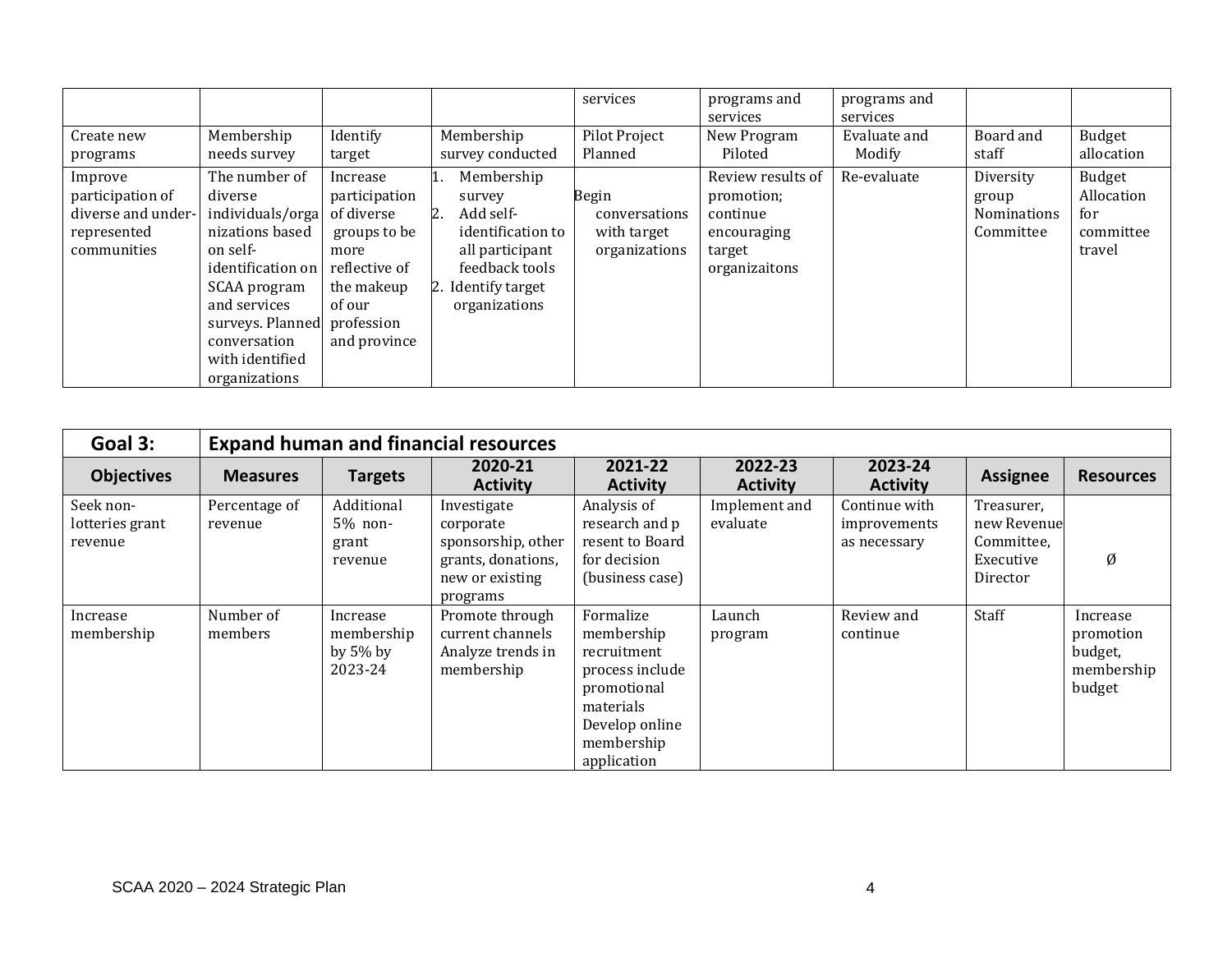| Increase<br>volunteer base | Number of<br>volunteers | TBD based on<br>current<br>number of | Revise terms<br>of reference for<br><b>Nominations</b> | Develop<br>volunteer<br>recruitment and | Launch<br>program | Review and<br>continue | <b>Nominations</b><br>Committee<br>Governance |  |
|----------------------------|-------------------------|--------------------------------------|--------------------------------------------------------|-----------------------------------------|-------------------|------------------------|-----------------------------------------------|--|
|                            |                         | volunteers                           | Committee                                              | retention                               |                   |                        | Committee                                     |  |
|                            |                         |                                      |                                                        | package                                 |                   |                        |                                               |  |

| Goal 4:                                                      |                                                                                                  |                                                                                                                  | <b>Enhance communications with members</b>              |                                                                                                                      |                                                    |                                                                             |                                   |                                             |
|--------------------------------------------------------------|--------------------------------------------------------------------------------------------------|------------------------------------------------------------------------------------------------------------------|---------------------------------------------------------|----------------------------------------------------------------------------------------------------------------------|----------------------------------------------------|-----------------------------------------------------------------------------|-----------------------------------|---------------------------------------------|
| <b>Objectives</b>                                            | <b>Measures</b>                                                                                  | <b>Targets</b>                                                                                                   | 2020-21<br><b>Activity</b>                              | 2021-22<br><b>Activity</b>                                                                                           | 2022-23<br><b>Activity</b>                         | 2023-24<br><b>Activity</b>                                                  | <b>Assignee</b>                   | <b>Resources</b>                            |
| Assess current<br>communication<br>tools                     | Members<br>Boards and<br>committee<br>evaluate<br>Listserve, blog,<br>social media,<br>website   | 80% rate<br>increase<br>followers and<br>engagement<br>on online<br>platforms                                    | Create<br>membership<br>survey                          | Evaluate all<br>communicatio<br>n tools                                                                              | Pick bottom 2<br>tools<br>and revise<br>process    | Next 2 tools are<br>revised                                                 | Board and<br>staff                | <b>Budget</b><br>allocations                |
| Create plan for<br>communication <i>i.e.</i><br>social media | Communicatio<br>n strategy<br>created based<br>on Member<br>Survey results<br>Online stats       | Increase<br>followers and<br>increase stats<br>on online<br>platforms.<br>Anecdotal<br>evidence of<br>engagement |                                                         | Use results of<br>membership<br>survey and<br>communication<br>tool evaluation<br>to Create<br>communication<br>plan | Complete<br>communication<br>plan and<br>implement | Evaluate<br>communication<br>plan                                           | Board and<br>staff,<br>Consultant | Budget<br>allocation for<br>Consultant      |
| Explore new<br>communication<br>tools                        | Membership<br>survey. Internal<br>evaluation of<br>other tools                                   | Highest rated<br>unused tool                                                                                     |                                                         | Jse results of<br>membership<br>survey identify<br>other tools                                                       | Implement pilot<br>of new tool                     | Review                                                                      | Board and<br>staff,<br>Consultant | Budget<br>allocation for<br>Consultant      |
| Networking<br>opportunities                                  | Increase<br>participation<br>and engagement<br>of members in<br>non-<br>central/major<br>centers | Board/staff<br>attend 2<br>regional<br>meetings per<br>year outside<br>of<br>Regina/Saska<br>toon                | <b>Attend MAS</b><br>regional<br>meetings and<br>review | Continue to attend<br>MAS regional<br>meetings or<br>seek<br>alternative                                             | Evaluate                                           | Draft<br>membership<br>survey to<br>explore<br>effectiveness of<br>approach | Board and<br>staff                | Board and<br>committee<br>meeting<br>budget |